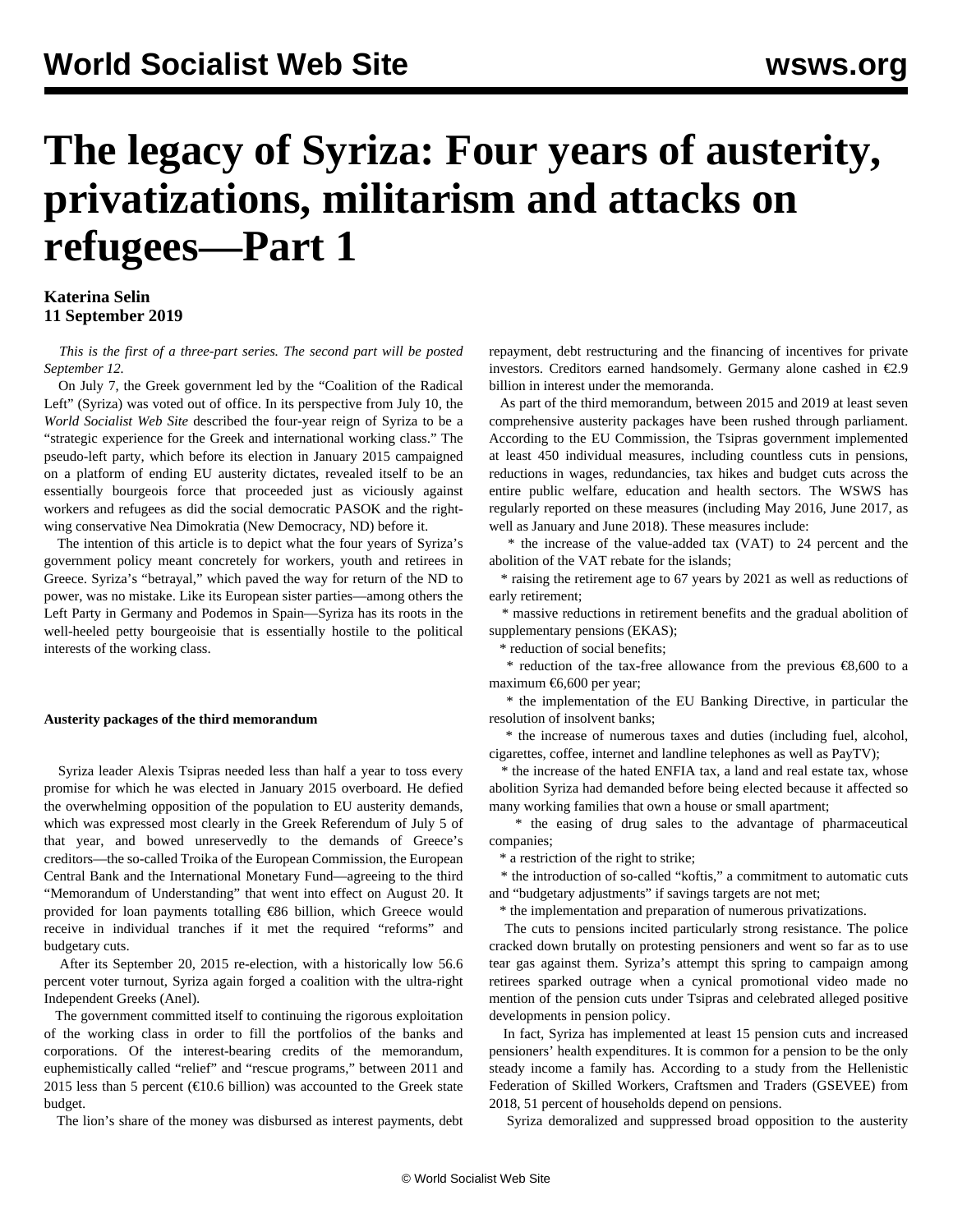dictates not only with police violence but also with a direct attack on the right to strike. At the beginning of 2018 thousands of workers protested the [draconian restrictions](/en/articles/2018/01/13/gree-j13.html) to strikers' rights, which were passed on January 15.

 By the new rules, future strikes will only be legal if at least half of those members paying union dues participate in the vote and the majority votes to lay down its work. Up until that time it was sufficient for a mere third of members to participate, in some cases even just a quarter. The strike law existing to date was written in 1982, after the overthrow of the military junta.

#### **Privatizations under Syriza**

 In 2016 the parliament founded the ["Superfund,](/en/articles/2016/06/17/gree-j17.html)" a privatization agency, largely controlled by the European Union (EU). The Superfund (Hellenic Company of Assets and Participations) is to remain in operation for 99 years and merges a number of daughter companies, including the privatization agency TAIPED. Half the winnings are earmarked to pay off debts, the other half for the development of the economy.

Syriza has completed a number of major projects:

 After the EU—with the German government at the helm—juiced the Greek population and drove the economy to the brink, [foreign companies](/en/articles/2017/07/18/syri-j18.html) [smelled blood.](/en/articles/2017/07/18/syri-j18.html) Among them was the German air transport company Fraport AG. On December 14, 2015, this company concluded the purchase of 14 lucrative regional airports located primarily on popular tourist islands such as Rhodes, Mykonos, Santorini and Corfu. The possession of these assets was transferred in April 2017.

 The company, based in Frankfurt and which is partially owned by the state of Hesse, paid the cut-rate price of  $\epsilon$ 1.23 billion for 40 years of air traffic rights, plus €23 million yearly in leasing fees. Additionally, Fraport promised €330 million in infrastructure investment. The Greek state—and as such the Greek working class—took on countless costs and risks.

 Based on the contract of sale, the German financial magazine *WirtschaftsWoche* reported in November 2016 that Fraport is not required to take over airport personnel. In the case of redundancy payments or workplace injuries the Greek state is to foot the bill. In numerous other cases, Fraport is entitled to compensation from the state: for flight cancellations for technical reasons or because of strikes, for increased operating costs due to changes in legislation and for the repairs or replacement of ageing aircraft. Beyond that, the group is exempt from many taxes such as real estate, sanitation, garbage disposal and lighting.

 Just months after the deal was signed, Fraport pulled in a significant profit: according to the *Handelsblatt*, the new subsidiary Fraport Greece increased its operating profit by  $\epsilon$ 106 million just in 2017, about oneeighth of the company's total profit of €808 million. As a result, Fraport was able to increase pay-outs to its shareholders by 45 percent. The company simultaneously called upon the Greek government to pay  $\epsilon$ 70 million in compensation for alleged shortcomings in the airports.

 Beyond Fraport, other German companies benefited from the privatization. In 2017, the Port of Thessaloniki was leased to an international investor group under the leadership of the German Invest Equity Partners GmbH. Currently there are 120 German companies located in Greece. According to the Greek statistics office, Germany was Greece's largest trading partner.

 On August 10, 2016, another long-prepared privatization project was concluded: the Port of Piraeus. The Chinese shipping company Cosco, which had been leasing a large part of the container port since 2009, [bought](/en/articles/2016/09/02/gree-s02.html) 51 percent of the concession rights for the Port Authority of Piraeus (OLP). In five years' time Cosco will receive another 16 percent if it makes the agreed-upon investment of €350 million-plus. Cosco is notorious for its exploitation of dock workers, with work-related accidents and 15-hour shifts being commonplace.

 December 2017 saw the sale of the state railway company Trainose, which had been €700 million in the red. Syriza had the debt written off before selling the state business for a laughable €45 million to the Italian railway Ferrovie Dello Stato Italiane.

 In December 2018, 66 percent of the state natural gas company DESFA was sold to the conglomerate Senfluga. Numerous further public properties were sold under the aegis of Syriza—among others the Elliniko airport property in southern Athens where a luxury quarter is slated to be built; many beaches, estates, marinas and historic buildings such as the market hall Modiano in Thessaloniki. The latter was built in 1925 and was advertised by TAIPED in 2017 as "one of the most important buildings of the interwar period and the largest preserved food market of the historical centre of Thessaloniki" and sold. Slated for sale are likewise the Athens Airport, the interstate highway Egnatia Odos and the water works of Athens and Thessaloniki.

 The political scientist Egbert Scheunemann emphasized in his study "Greece's State-Owned Enterprises in Forced Sale," published at the end of 2016, that almost all of the companies privatized to date have been sold below market price, represented profitable sources of state income and were natural monopolies for which no competition existed. Moreover, many of the privatization procedures were notably dubious in nature.

#### **Social consequences**

 On August 20, 2018, Greece officially exited the so-called "Rescue Program" of the Troika. Syriza celebrated this day as the "end of the crisis," although the austerity dictates are to be continued for decades. As such, Greece is committed to primary surplus budgets until 2060 and remains under the strict supervision of the creditors.

 The catastrophic consequences of austerity and privatization policies under Syriza, and the governments before and after it, extend to all sectors of society. A mere month before the alleged "end of the crisis," the [catastrophic wildfires](/en/articles/2018/07/28/gree-j28.html) in the vacation region of Mati made a staggering demonstration of the deadly consequences of the massive cuts in public infrastructure, the fire department and civil defence. More than a hundred people died in the flames of Mati.

 At around 18 percent, unemployment is still at record levels. According to statistics from ELSTAT more than 30 percent of 15- to 24-year-olds and of 25- to 34-year-olds were jobless in April of this year. Syriza has boasted that the number of employed has risen during its tenure. In fact, however, Syriza created a majority of these positions by making the labour market more "flexible" and expanding insecure working conditions.

 According to the Greek Institute of Economics KEPE, less than half of new hires last year were full-time jobs (just 45.7 percent). The remainder consists of part-time jobs (41.7 percent) and work-in-shifts contracts (12.7 percent). KEPE noted that this extends and solidifies the trend from 2017. Moreover, the number of positions that were transformed from full-time to part-time rose significantly.

 The Social Justice Index published in 2017 by the Bertelsmann Foundation placed Greece with a score of 3.7, in last place among EU countries. More than a third of the population is threatened with poverty and social hardship.

 The effects of social decline are also reflected in the demographics: According to ELSTAT the death rate again rose by 4.8 percent from 2016 to 2017 while the birth rate fell by 4.7 percent in the same period. In